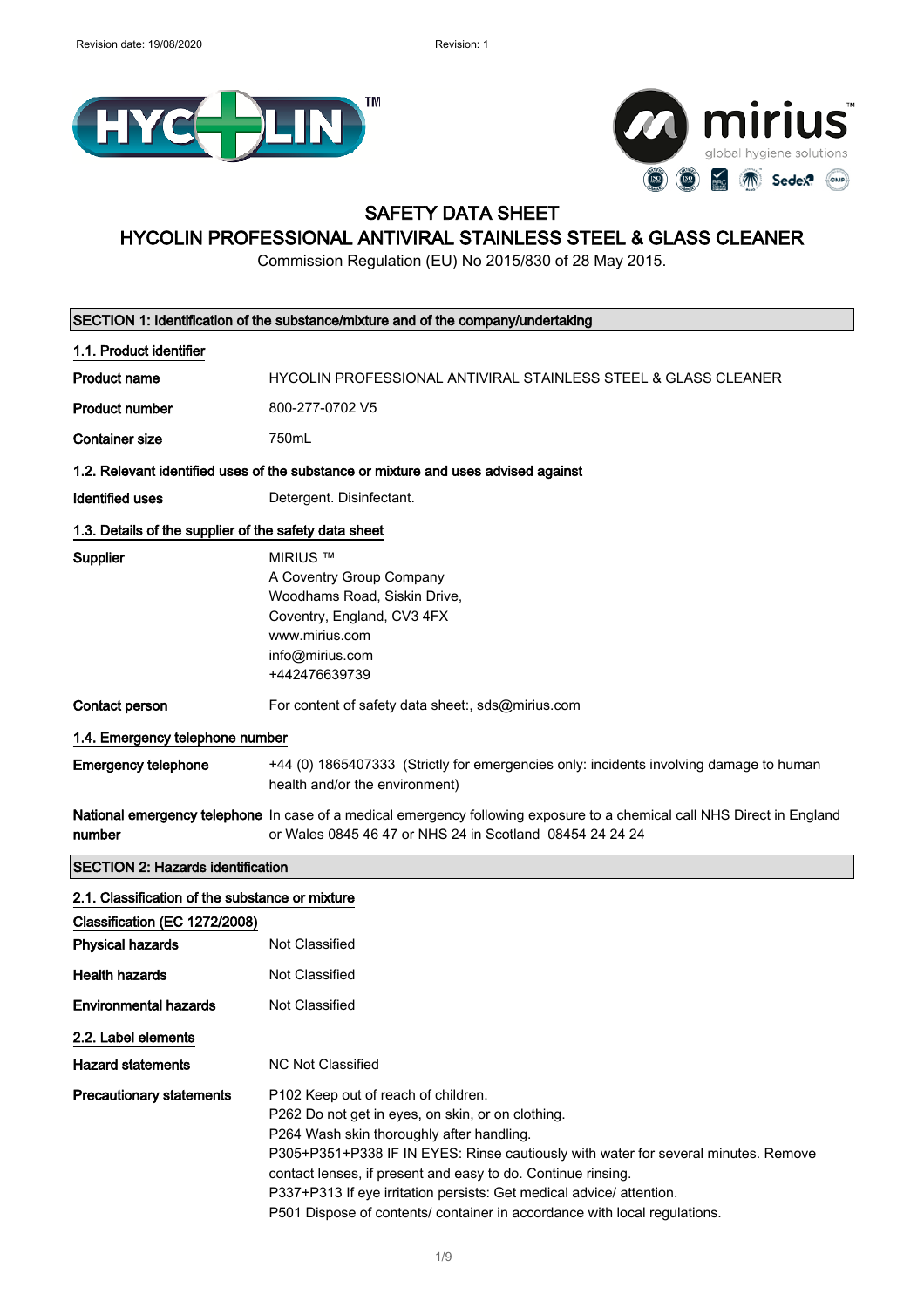| <b>Biocide Labelling</b> | This product contains substances with biocidal properties., Contains active substance: Alkyl<br>(C12-16) dimethylbenzyl ammonium chloride (ADBAC/BKC (C12-16)), 0.125%, Read<br>attached instructions before use. |
|--------------------------|-------------------------------------------------------------------------------------------------------------------------------------------------------------------------------------------------------------------|
| Detergent labelling      | $\leq$ 5% disinfectants, $\leq$ 5% non-ionic surfactants                                                                                                                                                          |

#### 2.3. Other hazards

This product does not contain any substances classified as PBT or vPvB.

### SECTION 3: Composition/information on ingredients

| 3.2. Mixtures                                                        |                      |                                                      |    |
|----------------------------------------------------------------------|----------------------|------------------------------------------------------|----|
| <b>ACETIC ACID</b>                                                   |                      |                                                      | 1% |
| CAS number: 64-19-7                                                  | EC number: 200-580-7 | REACH registration number: 01-<br>2119475328-30-XXXX |    |
| <b>Classification</b><br>Flam. Liq. 3 - H226<br>Skin Corr. 1A - H314 |                      |                                                      |    |

The Full Text for all R-Phrases and Hazard Statements are Displayed in Section 16.

#### SECTION 4: First aid measures

4.1. Description of first aid measures

Eye Dam. 1 - H318

| <b>Inhalation</b> | Move affected person to fresh air at once. Rinse nose and mouth with water. Get medic<br>attention if any discomfort continues. |
|-------------------|---------------------------------------------------------------------------------------------------------------------------------|
| In a <i>ation</i> | Novecano aputting by mouth to an unconscious person. Do not induce verniting Dinas                                              |

| mgesuon             | The very dive any tributh to an unconscious person. Do not mudde vornithing. Rinse          |
|---------------------|---------------------------------------------------------------------------------------------|
|                     | mouth thoroughly with water. Get medical attention if any discomfort continues.             |
| <b>Skin contact</b> | Rinse immediately with plenty of water. Remove contaminated clothing. Get medical attention |

if irritation persists after washing. Eye contact **Rinse immediately with plenty of water. Remove any contact lenses and open eyelids wide** apart. Continue to rinse for at least 15 minutes. Get medical attention if irritation persists after

washing. Show this Safety Data Sheet to the medical personnel.

# 4.2. Most important symptoms and effects, both acute and delayed

| <b>Skin contact</b>                                                             | Prolonged contact may cause redness, irritation and dry skin. |  |
|---------------------------------------------------------------------------------|---------------------------------------------------------------|--|
| Eye contact                                                                     | May cause temporary eye irritation.                           |  |
| 4.3. Indication of any immediate medical attention and special treatment needed |                                                               |  |
| Notes for the doctor<br>No specific recommendations.                            |                                                               |  |
| <b>SECTION 5: Firefighting measures</b>                                         |                                                               |  |

#### 5.1. Extinguishing media

Suitable extinguishing media The product is not flammable. Use fire-extinguishing media suitable for the surrounding fire. Foam, carbon dioxide or dry powder.

### 5.2. Special hazards arising from the substance or mixture

| <b>Hazardous combustion</b> | Thermal decomposition or combustion products may include the following substances: Oxides |
|-----------------------------|-------------------------------------------------------------------------------------------|
| products                    | of carbon. Toxic gases or vapours.                                                        |

5.3. Advice for firefighters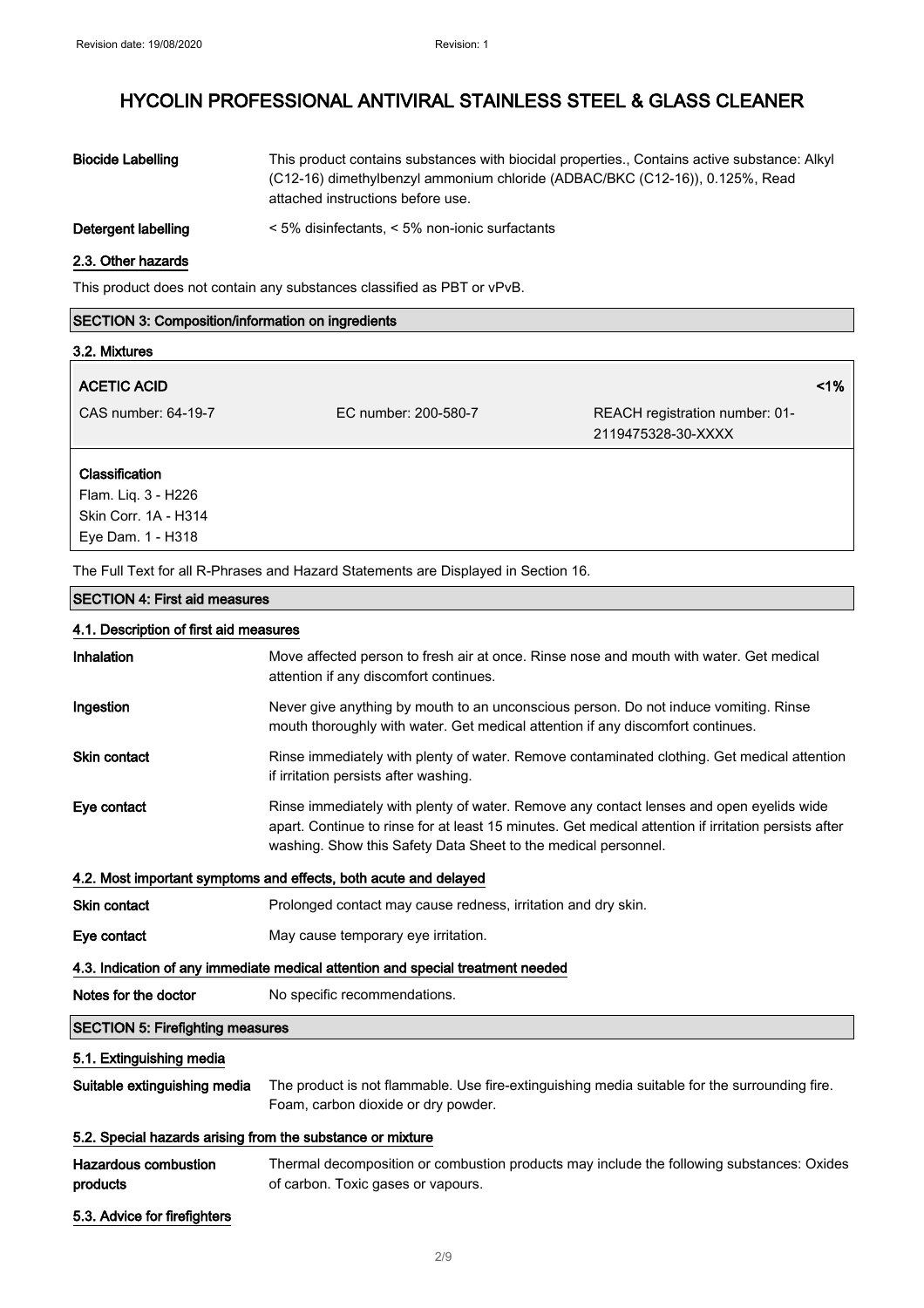| Protective actions during<br>firefighting                                     | Control run-off water by containing and keeping it out of sewers and watercourses.                                                                                                                                                      |
|-------------------------------------------------------------------------------|-----------------------------------------------------------------------------------------------------------------------------------------------------------------------------------------------------------------------------------------|
| Special protective equipment<br>for firefighters                              | Wear positive-pressure self-contained breathing apparatus (SCBA) and appropriate protective<br>clothing.                                                                                                                                |
| <b>SECTION 6: Accidental release measures</b>                                 |                                                                                                                                                                                                                                         |
|                                                                               | 6.1. Personal precautions, protective equipment and emergency procedures                                                                                                                                                                |
| <b>Personal precautions</b>                                                   | For personal protection, see Section 8. In case of spills, beware of slippery floors and<br>surfaces.                                                                                                                                   |
| 6.2. Environmental precautions                                                |                                                                                                                                                                                                                                         |
| <b>Environmental precautions</b>                                              | Collect and dispose of spillage as indicated in Section 13. Do not discharge into drains or<br>watercourses or onto the ground.                                                                                                         |
| 6.3. Methods and material for containment and cleaning up                     |                                                                                                                                                                                                                                         |
| Methods for cleaning up                                                       | Stop leak if safe to do so. Absorb in vermiculite, dry sand or earth and place into containers.<br>Flush contaminated area with plenty of water. Avoid the spillage or runoff entering drains,<br>sewers or watercourses.               |
| 6.4. Reference to other sections                                              |                                                                                                                                                                                                                                         |
| Reference to other sections                                                   | For personal protection, see Section 8. See Section 11 for additional information on health<br>hazards. For waste disposal, see Section 13.                                                                                             |
|                                                                               |                                                                                                                                                                                                                                         |
| <b>SECTION 7: Handling and storage</b>                                        |                                                                                                                                                                                                                                         |
| 7.1. Precautions for safe handling                                            |                                                                                                                                                                                                                                         |
| <b>Usage precautions</b>                                                      | Provide adequate ventilation. Avoid contact with skin and eyes.                                                                                                                                                                         |
| Advice on general<br>occupational hygiene                                     | No specific hygiene procedures recommended but good personal hygiene practices should<br>always be observed when working with chemical products. Wash at the end of each work shift<br>and before eating, smoking and using the toilet. |
|                                                                               | 7.2. Conditions for safe storage, including any incompatibilities                                                                                                                                                                       |
| <b>Storage precautions</b>                                                    | Store in tightly-closed, original container in a dry, cool and well-ventilated place.                                                                                                                                                   |
| 7.3. Specific end use(s)                                                      |                                                                                                                                                                                                                                         |
| Specific end use(s)                                                           | The identified uses for this product are detailed in Section 1.2.                                                                                                                                                                       |
| <b>SECTION 8: Exposure controls/Personal protection</b>                       |                                                                                                                                                                                                                                         |
| 8.1. Control parameters<br>Occupational exposure limits<br><b>ACETIC ACID</b> | Short-term exposure limit (15-minute): WEL 20 ppm 50 mg/m3                                                                                                                                                                              |

### ACETIC ACID (CAS: 64-19-7)

| <b>DNEL</b> | Workers - Inhalation; Long term local effects: 25 mg/m <sup>3</sup>             |
|-------------|---------------------------------------------------------------------------------|
|             | Workers - Inhalation; Short term local effects: 25 mg/m <sup>3</sup>            |
|             | General population - Inhalation; Long term local effects: 25 mg/m <sup>3</sup>  |
|             | General population - Inhalation; Short term local effects: 25 mg/m <sup>3</sup> |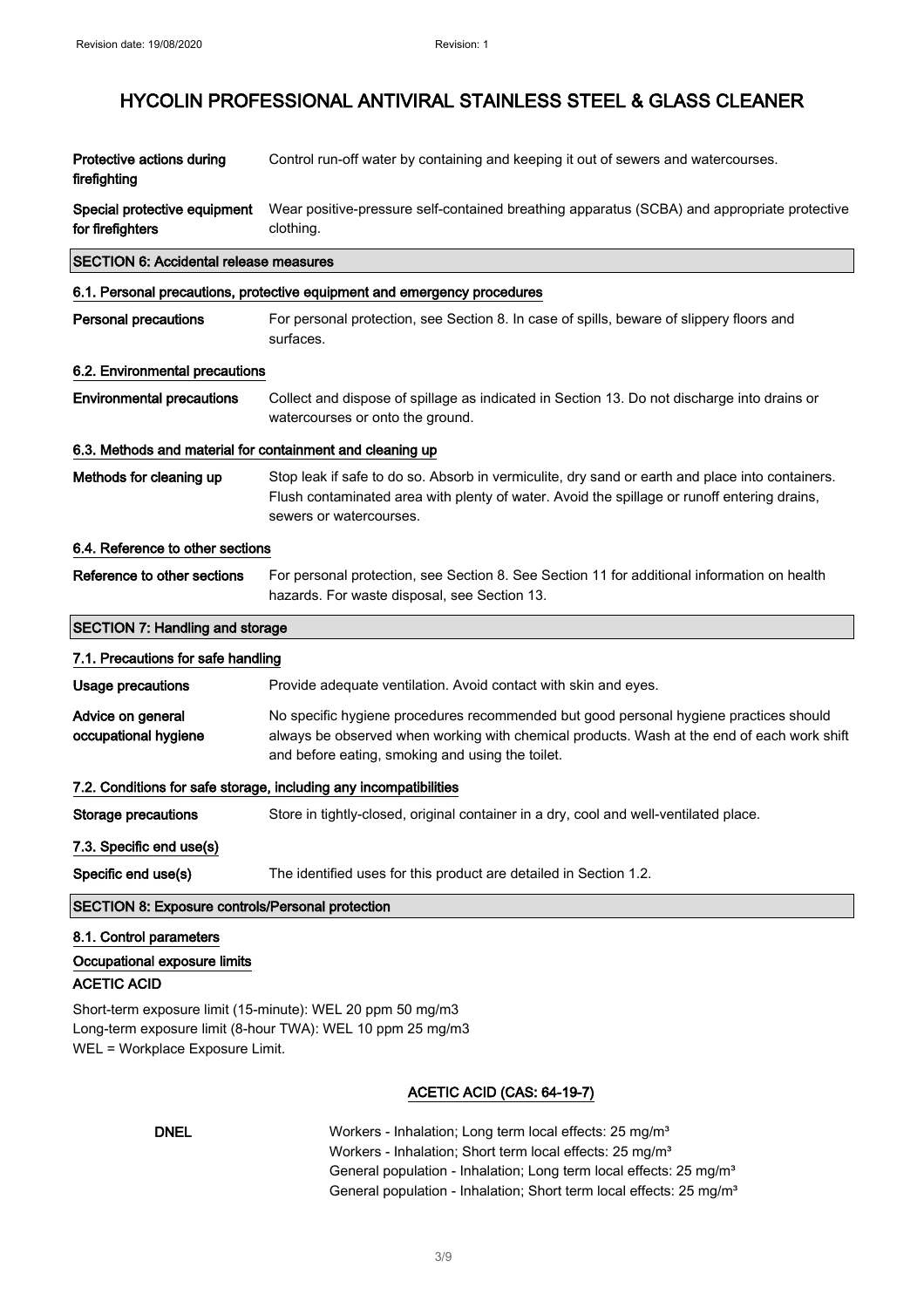| <b>PNEC</b> | - Fresh water; 3.058 mg/l                                                              |
|-------------|----------------------------------------------------------------------------------------|
|             | - marine water; 0.306 mg/l                                                             |
|             | - Intermittent release; 30.58 mg/l                                                     |
|             | $-$ STP; 85 mg/l                                                                       |
|             | - Sediment (Freshwater); 11.36 mg/kg                                                   |
|             | - Sediment (Marinewater); 1.136 mg/kg                                                  |
|             | - Soil; 0.47 mg/kg                                                                     |
|             | ALKYL (C12-16) DIMETHYLBENZYL AMMONIUM CHLORIDE (ADBAC/BKC (C12-16)) (CAS: 68424-85-1) |
| <b>DNEL</b> | Workers - Dermal; Long term systemic effects: 5.7 mg/kg/day                            |
|             | Workers - Inhalation; Long term systemic effects: 3.96 mg/m <sup>3</sup>               |
|             | General population - Oral; Long term systemic effects: 3.4 mg/kg/day                   |
|             | General population - Dermal; Long term systemic effects: 3.4 mg/kg/day                 |
|             | General population - Inhalation; Long term systemic effects: 1.64 mg/m <sup>3</sup>    |
| <b>PNEC</b> | - Fresh water; 0.001 mg/l                                                              |
|             | Intermittent release, Fresh water; 0 mg/l                                              |
|             | marine water; 0.001 mg/l                                                               |
|             |                                                                                        |
|             | $STP$ ; 0.4 mg/l                                                                       |
|             | Sediment (Freshwater); 12.27 mg/kg                                                     |
|             | Sediment (Marinewater); 13.09 mg/kg                                                    |

### 8.2. Exposure controls

### Protective equipment



| Appropriate engineering<br>controls       | Provide adequate ventilation.                                                                                                                                                                                                                                        |
|-------------------------------------------|----------------------------------------------------------------------------------------------------------------------------------------------------------------------------------------------------------------------------------------------------------------------|
| Eye/face protection                       | No specific eye protection required during normal use.                                                                                                                                                                                                               |
| Hand protection                           | For users with sensitive skin, it is recommended that suitable protective gloves are worn.                                                                                                                                                                           |
| Other skin and body<br>protection         | Wear appropriate clothing to prevent repeated or prolonged skin contact. Use appropriate skin<br>cream to prevent drying of skin.                                                                                                                                    |
| Hygiene measures                          | When using do not eat, drink or smoke. Good personal hygiene procedures should be<br>implemented. Wash hands and any other contaminated areas of the body with soap and<br>water before leaving the work site. Use appropriate skin cream to prevent drying of skin. |
| <b>Respiratory protection</b>             | Respiratory protection not required.                                                                                                                                                                                                                                 |
| <b>Environmental exposure</b><br>controls | Avoid releasing into the environment.                                                                                                                                                                                                                                |

## SECTION 9: Physical and chemical properties

| 9.1. Information on basic physical and chemical properties |                           |  |
|------------------------------------------------------------|---------------------------|--|
| Appearance                                                 | Liguid.                   |  |
| Colour                                                     | Clear liquid. Colourless. |  |
| Odour                                                      | Unperfumed.               |  |
| Odour threshold                                            | No information available. |  |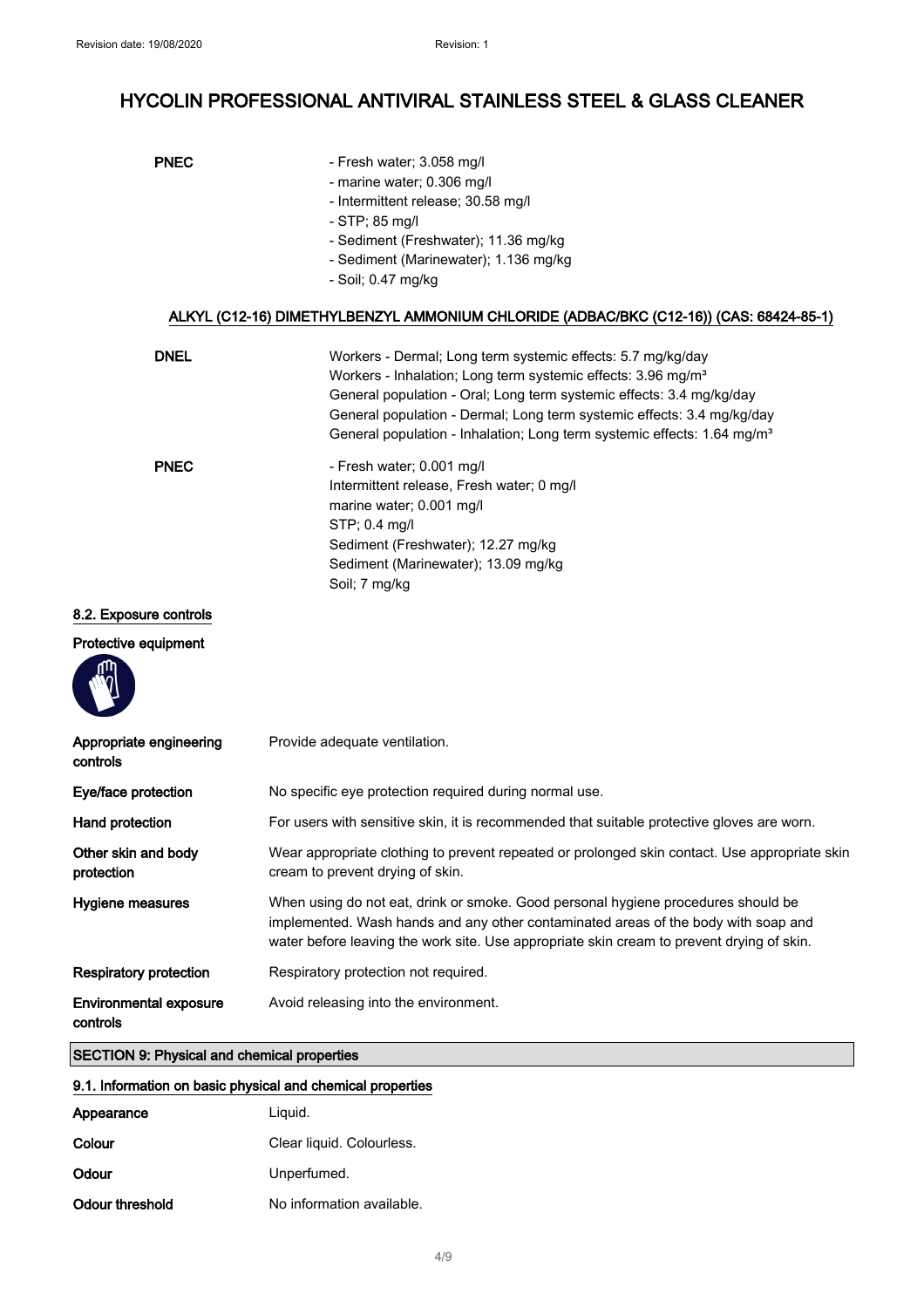| рH                                              | pH (concentrated solution): 2-4                                                                                                    |
|-------------------------------------------------|------------------------------------------------------------------------------------------------------------------------------------|
| <b>Melting point</b>                            | Not determined.                                                                                                                    |
| Initial boiling point and range                 | Not applicable.                                                                                                                    |
| Flash point                                     | Not determined.                                                                                                                    |
| <b>Evaporation rate</b>                         | Not determined.                                                                                                                    |
| Flammability (solid, gas)                       | Not applicable.                                                                                                                    |
| Upper/lower flammability or<br>explosive limits | No information available.                                                                                                          |
| Vapour pressure                                 | Not determined.                                                                                                                    |
| Vapour density                                  | Not determined.                                                                                                                    |
| <b>Relative density</b>                         | 1.000 @ 20°C                                                                                                                       |
| Solubility(ies)                                 | Soluble in water.                                                                                                                  |
| <b>Partition coefficient</b>                    | No information available.                                                                                                          |
| Auto-ignition temperature                       | Not determined.                                                                                                                    |
| <b>Decomposition Temperature</b>                | Not determined.                                                                                                                    |
| <b>Viscosity</b>                                | Not determined.                                                                                                                    |
| <b>Explosive properties</b>                     | There are no chemical groups present in the product that are associated with explosive<br>properties.                              |
| Explosive under the influence<br>of a flame     | Not considered to be explosive.                                                                                                    |
| <b>Oxidising properties</b>                     | The mixture itself has not been tested but none of the ingredient substances meet the criteria<br>for classification as oxidising. |
| Comments                                        | Information given is applicable to the product as supplied.                                                                        |
| 9.2. Other information                          |                                                                                                                                    |
| Other information                               | Not relevant.                                                                                                                      |
| <b>SECTION 10: Stability and reactivity</b>     |                                                                                                                                    |
| 10.1. Reactivity                                |                                                                                                                                    |
| Reactivity                                      | There are no known reactivity hazards associated with this product.                                                                |
| 10.2. Chemical stability                        |                                                                                                                                    |
| <b>Stability</b>                                | Stable at normal ambient temperatures.                                                                                             |
| 10.3. Possibility of hazardous reactions        |                                                                                                                                    |
| Possibility of hazardous<br>reactions           | Not applicable.                                                                                                                    |
| 10.4. Conditions to avoid                       |                                                                                                                                    |
| <b>Conditions to avoid</b>                      | Avoid exposure to high temperatures or direct sunlight.                                                                            |
| 10.5. Incompatible materials                    |                                                                                                                                    |
| Materials to avoid                              | No specific material or group of materials is likely to react with the product to produce a<br>hazardous situation.                |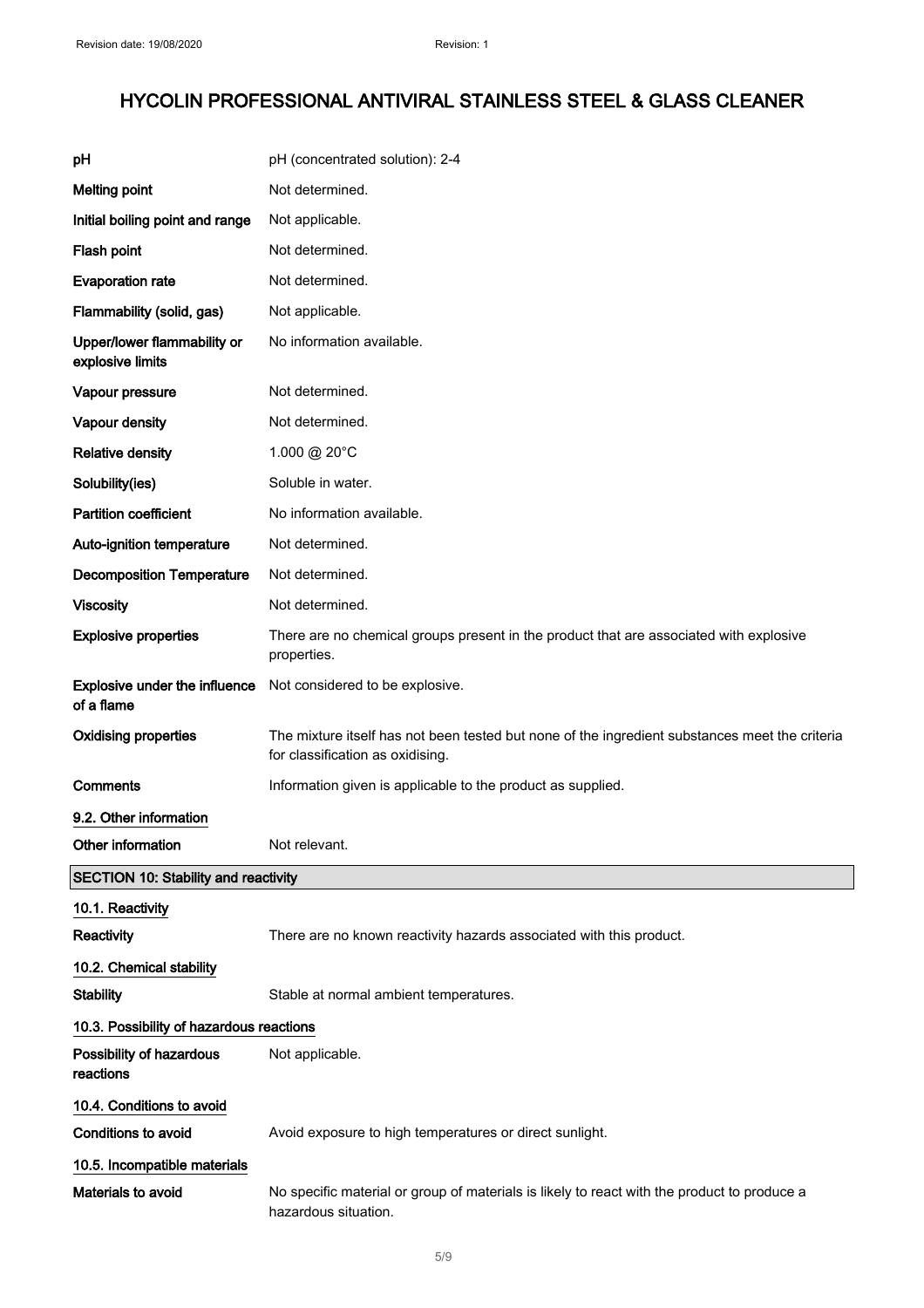### 10.6. Hazardous decomposition products

Hazardous decomposition products Does not decompose when used and stored as recommended.

| <b>SECTION 11: Toxicological information</b>                        |                                                                                                                                |  |
|---------------------------------------------------------------------|--------------------------------------------------------------------------------------------------------------------------------|--|
| 11.1. Information on toxicological effects                          |                                                                                                                                |  |
| <b>Toxicological effects</b>                                        | Information given is based on data of the components and of similar products.                                                  |  |
| Acute toxicity - oral<br>Notes (oral LD <sub>50</sub> )             | Based on available data the classification criteria are not met.                                                               |  |
| Acute toxicity - dermal<br>Notes (dermal LD <sub>50</sub> )         | Based on available data the classification criteria are not met.                                                               |  |
| Acute toxicity - inhalation<br>Notes (inhalation LC <sub>50</sub> ) | Based on available data the classification criteria are not met.                                                               |  |
| Skin corrosion/irritation<br>Skin corrosion/irritation              | Not classified. Based on available data the classification criteria are not met.                                               |  |
| Serious eye damage/irritation<br>Serious eye damage/irritation      | Based on available data the classification criteria are not met.                                                               |  |
| Respiratory sensitisation<br><b>Respiratory sensitisation</b>       | Not sensitising. Based on available data the classification criteria are not met.                                              |  |
| <b>Skin sensitisation</b><br><b>Skin sensitisation</b>              | Not classified. Based on available data the classification criteria are not met.                                               |  |
| Germ cell mutagenicity<br>Genotoxicity - in vitro                   | Does not contain any substances known to be mutagenic.                                                                         |  |
| Carcinogenicity<br>Carcinogenicity                                  | Does not contain any substances known to be carcinogenic.                                                                      |  |
| Reproductive toxicity<br>Reproductive toxicity - fertility          | Does not contain any substances known to be toxic to reproduction.                                                             |  |
| Specific target organ toxicity - single exposure                    |                                                                                                                                |  |
| STOT - single exposure                                              | Not classified as a specific target organ toxicant after a single exposure.                                                    |  |
| Specific target organ toxicity - repeated exposure                  |                                                                                                                                |  |
| STOT - repeated exposure                                            | Not classified as a specific target organ toxicant after repeated exposure.                                                    |  |
| <b>Aspiration hazard</b><br>Aspiration hazard                       | Based on available data the classification criteria are not met.                                                               |  |
| <b>General information</b>                                          | This product has low toxicity.                                                                                                 |  |
| <b>Inhalation</b>                                                   | No specific health hazards known.                                                                                              |  |
| Ingestion                                                           | May cause irritation. Symptoms following overexposure may include the following: Stomach<br>pain. Nausea, vomiting. Diarrhoea. |  |
| <b>Skin contact</b>                                                 | Skin irritation should not occur when used as recommended. Repeated exposure may cause<br>skin dryness or cracking.            |  |
| Eye contact                                                         | May cause temporary eye irritation.                                                                                            |  |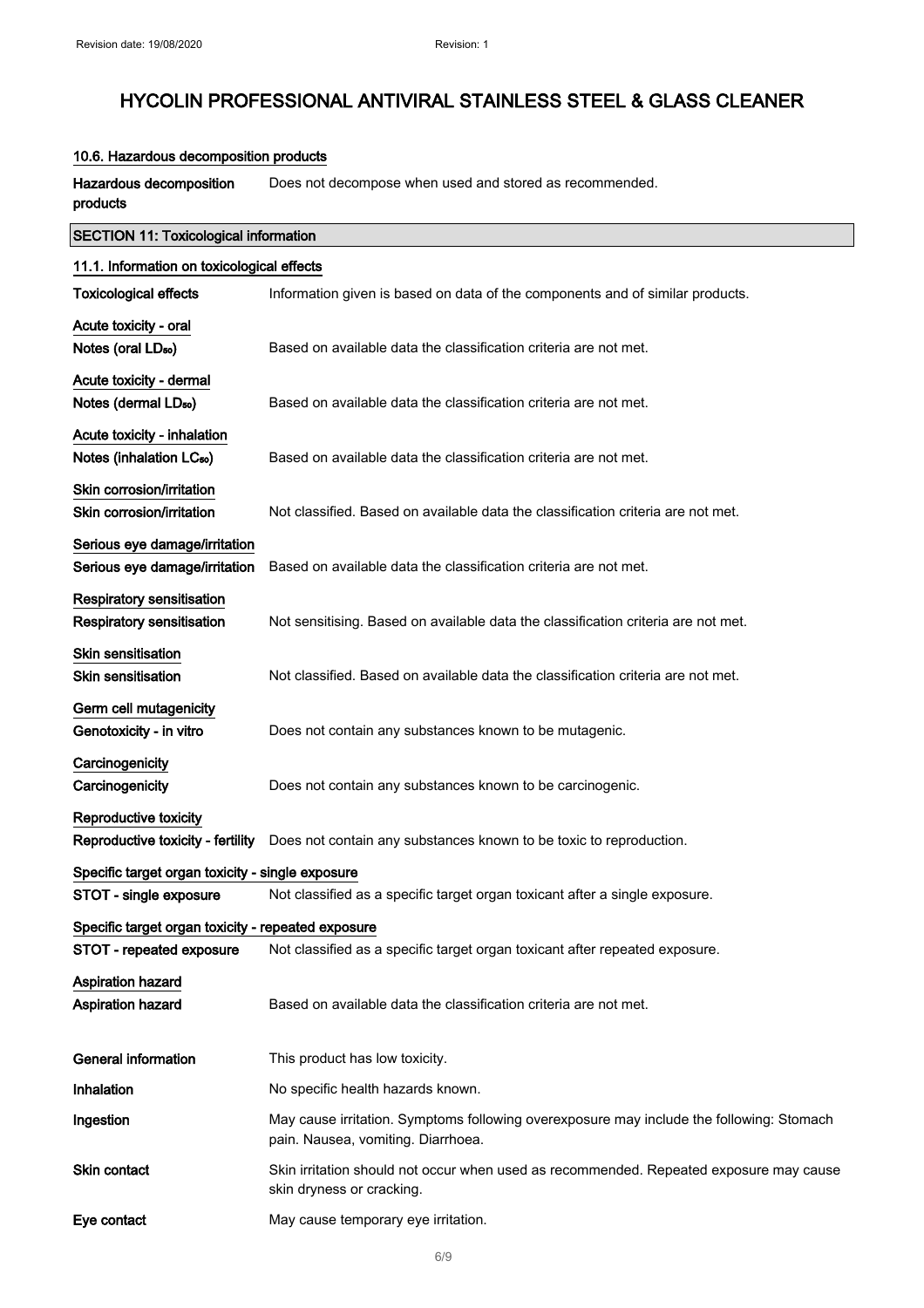| <b>SECTION 12: Ecological information</b>    |                                                                                                                                                                                                                                                                                                                                                                                                                                                      |  |
|----------------------------------------------|------------------------------------------------------------------------------------------------------------------------------------------------------------------------------------------------------------------------------------------------------------------------------------------------------------------------------------------------------------------------------------------------------------------------------------------------------|--|
| Ecotoxicity                                  | There are no data on the ecotoxicity of this product. Not regarded as dangerous for the<br>environment.                                                                                                                                                                                                                                                                                                                                              |  |
| 12.1. Toxicity                               |                                                                                                                                                                                                                                                                                                                                                                                                                                                      |  |
| <b>Toxicity</b>                              | Not considered toxic to fish.                                                                                                                                                                                                                                                                                                                                                                                                                        |  |
| 12.2. Persistence and degradability          |                                                                                                                                                                                                                                                                                                                                                                                                                                                      |  |
| Persistence and degradability                | There are no data on the degradability of this product. The surfactant(s) contained in this<br>product complies(comply) with the biodegradability criteria as laid down in Regulation (EC)<br>No. 648/2004 on detergents. Data to support this assertion are held at the disposal of the<br>competent authorities of the Member States and will be made available to them at their direct<br>request, or at the request of a detergent manufacturer. |  |
| 12.3. Bioaccumulative potential              |                                                                                                                                                                                                                                                                                                                                                                                                                                                      |  |
| <b>Bioaccumulative potential</b>             | No data available on bioaccumulation.                                                                                                                                                                                                                                                                                                                                                                                                                |  |
| <b>Partition coefficient</b>                 | No information available.                                                                                                                                                                                                                                                                                                                                                                                                                            |  |
| 12.4. Mobility in soil                       |                                                                                                                                                                                                                                                                                                                                                                                                                                                      |  |
| <b>Mobility</b>                              | The product is water-soluble and may spread in water systems.                                                                                                                                                                                                                                                                                                                                                                                        |  |
| 12.5. Results of PBT and vPvB assessment     |                                                                                                                                                                                                                                                                                                                                                                                                                                                      |  |
| <b>Results of PBT and vPvB</b><br>assessment | This product does not contain any substances classified as PBT or vPvB.                                                                                                                                                                                                                                                                                                                                                                              |  |
| 12.6. Other adverse effects                  |                                                                                                                                                                                                                                                                                                                                                                                                                                                      |  |
| Other adverse effects                        | None known.                                                                                                                                                                                                                                                                                                                                                                                                                                          |  |
| <b>SECTION 13: Disposal considerations</b>   |                                                                                                                                                                                                                                                                                                                                                                                                                                                      |  |
| 13.1. Waste treatment methods                |                                                                                                                                                                                                                                                                                                                                                                                                                                                      |  |
| <b>General information</b>                   | The generation of waste should be minimised or avoided wherever possible.                                                                                                                                                                                                                                                                                                                                                                            |  |
| <b>Disposal methods</b>                      | The packaging must be empty (drop-free when inverted). Wash with plenty of water. Waste<br>packaging should be collected for reuse or recycling. Refer to manufacturer/supplier for<br>information on recovery/recycling. Dispose of waste to licensed waste disposal site in<br>accordance with the requirements of the local Waste Disposal Authority.                                                                                             |  |
| <b>SECTION 14: Transport information</b>     |                                                                                                                                                                                                                                                                                                                                                                                                                                                      |  |
| General                                      | The product is not covered by international regulations on the transport of dangerous goods<br>(IMDG, IATA, ADR/RID).                                                                                                                                                                                                                                                                                                                                |  |
| 14.1. UN number                              |                                                                                                                                                                                                                                                                                                                                                                                                                                                      |  |
| Not applicable.                              |                                                                                                                                                                                                                                                                                                                                                                                                                                                      |  |
| 14.2. UN proper shipping name                |                                                                                                                                                                                                                                                                                                                                                                                                                                                      |  |
| Not applicable.                              |                                                                                                                                                                                                                                                                                                                                                                                                                                                      |  |
| 14.3. Transport hazard class(es)             |                                                                                                                                                                                                                                                                                                                                                                                                                                                      |  |

No transport warning sign required.

### 14.4. Packing group

Not applicable.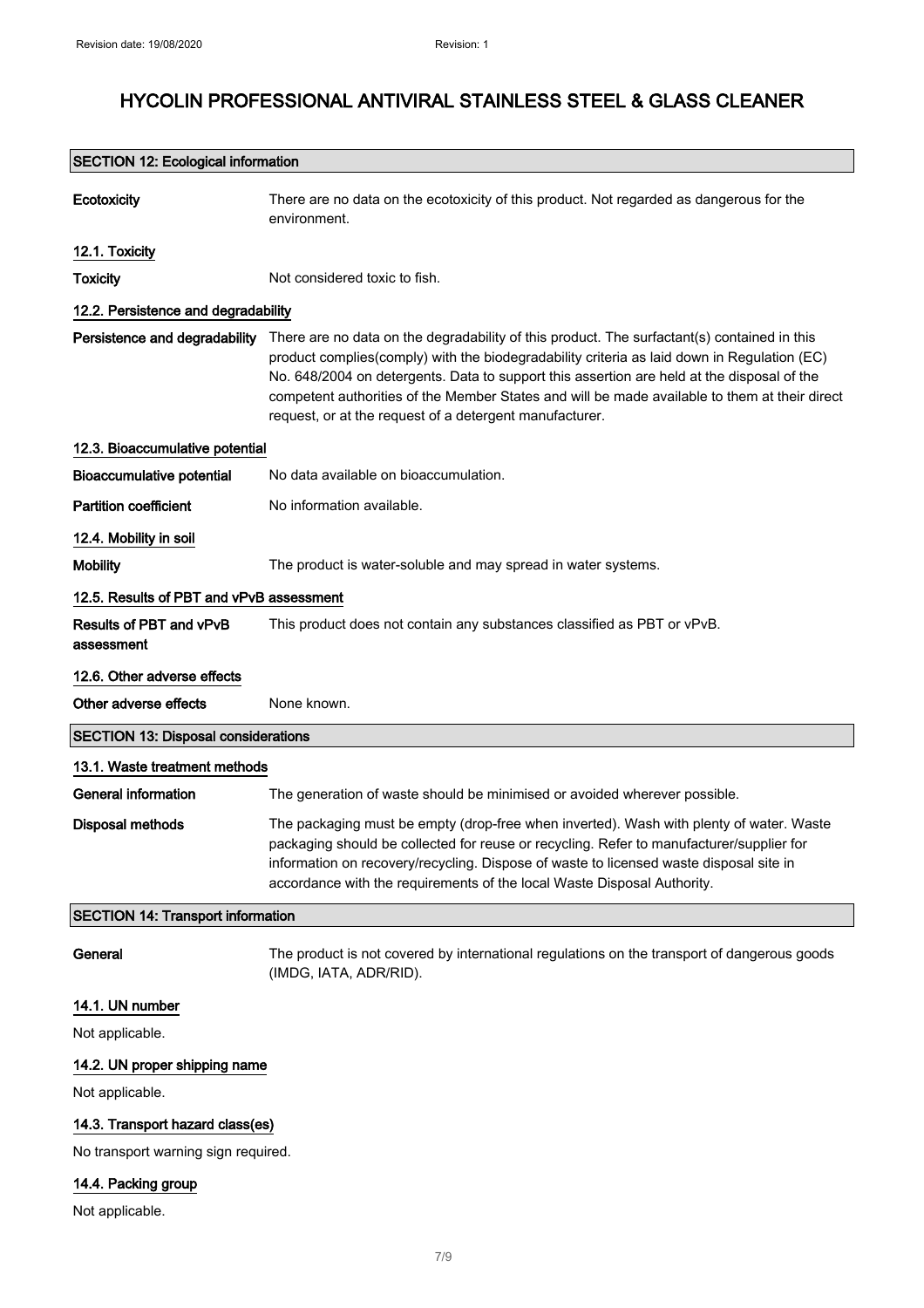#### 14.5. Environmental hazards

Environmentally hazardous substance/marine pollutant No.

### 14.6. Special precautions for user

Not applicable.

### 14.7. Transport in bulk according to Annex II of MARPOL and the IBC Code

### Transport in bulk according to Not applicable. Annex II of MARPOL 73/78 and the IBC Code

### SECTION 15: Regulatory information

| <b>National regulations</b> | Control of Substances Hazardous to Health Regulations 2002 (as amended).                                                                                                                                                                                                                                 |
|-----------------------------|----------------------------------------------------------------------------------------------------------------------------------------------------------------------------------------------------------------------------------------------------------------------------------------------------------|
|                             | EH40/2005 Workplace exposure limits.                                                                                                                                                                                                                                                                     |
| <b>EU</b> legislation       | Commission Regulation (EU) No 2015/830 of 28 May 2015.                                                                                                                                                                                                                                                   |
|                             | Regulation (EC) No 1272/2008 of the European Parliament and of the Council of 16                                                                                                                                                                                                                         |
|                             | December 2008 on classification, labelling and packaging of substances and mixtures (as<br>amended).                                                                                                                                                                                                     |
|                             | Regulation (EC) No 1907/2006 of the European Parliament and of the Council of 18                                                                                                                                                                                                                         |
|                             | December 2006 concerning the Registration, Evaluation, Authorisation and Restriction of<br>Chemicals (REACH) (as amended).                                                                                                                                                                               |
|                             | Commission Directive 2000/39/EC of 8 June 2000 establishing a first list of indicative<br>occupational exposure limit values in implementation of Council Directive 98/24/EC on the<br>protection of the health and safety of workers from the risks related to chemical agents at<br>work (as amended). |
|                             | Regulation (EC) No 648/2004 of the European Parliament and of the Council of 31 March<br>2004 on detergents (as amended).                                                                                                                                                                                |
| Guidance                    | Workplace Exposure Limits EH40.<br><b>COSHH Essentials.</b><br>ECHA Guidance on the Application of the CLP Criteria.<br>ECHA Guidance on the compilation of safety data sheets.                                                                                                                          |

#### 15.2. Chemical safety assessment

Currently we do not have information from our suppliers about this.

### SECTION 16: Other information

| Abbreviations and acronyms<br>used in the safety data sheet | PBT: Persistent, Bioaccumulative and Toxic substance.<br>vPvB: Very Persistent and Very Bioaccumulative.                                                                                       |
|-------------------------------------------------------------|------------------------------------------------------------------------------------------------------------------------------------------------------------------------------------------------|
| <b>Revision comments</b>                                    | New revision number applied to comply with Commission Regulation (EU) No 2015/830 Of<br>28 May 2015' NOTE: Lines within the margin indicate significant changes from the previous<br>revision. |
| <b>Revision date</b>                                        | 19/08/2020                                                                                                                                                                                     |
| Revision                                                    | 1                                                                                                                                                                                              |
| <b>SDS number</b>                                           | 22292                                                                                                                                                                                          |
| Hazard statements in full                                   | H226 Flammable liquid and vapour.<br>H314 Causes severe skin burns and eye damage.<br>H318 Causes serious eye damage.                                                                          |